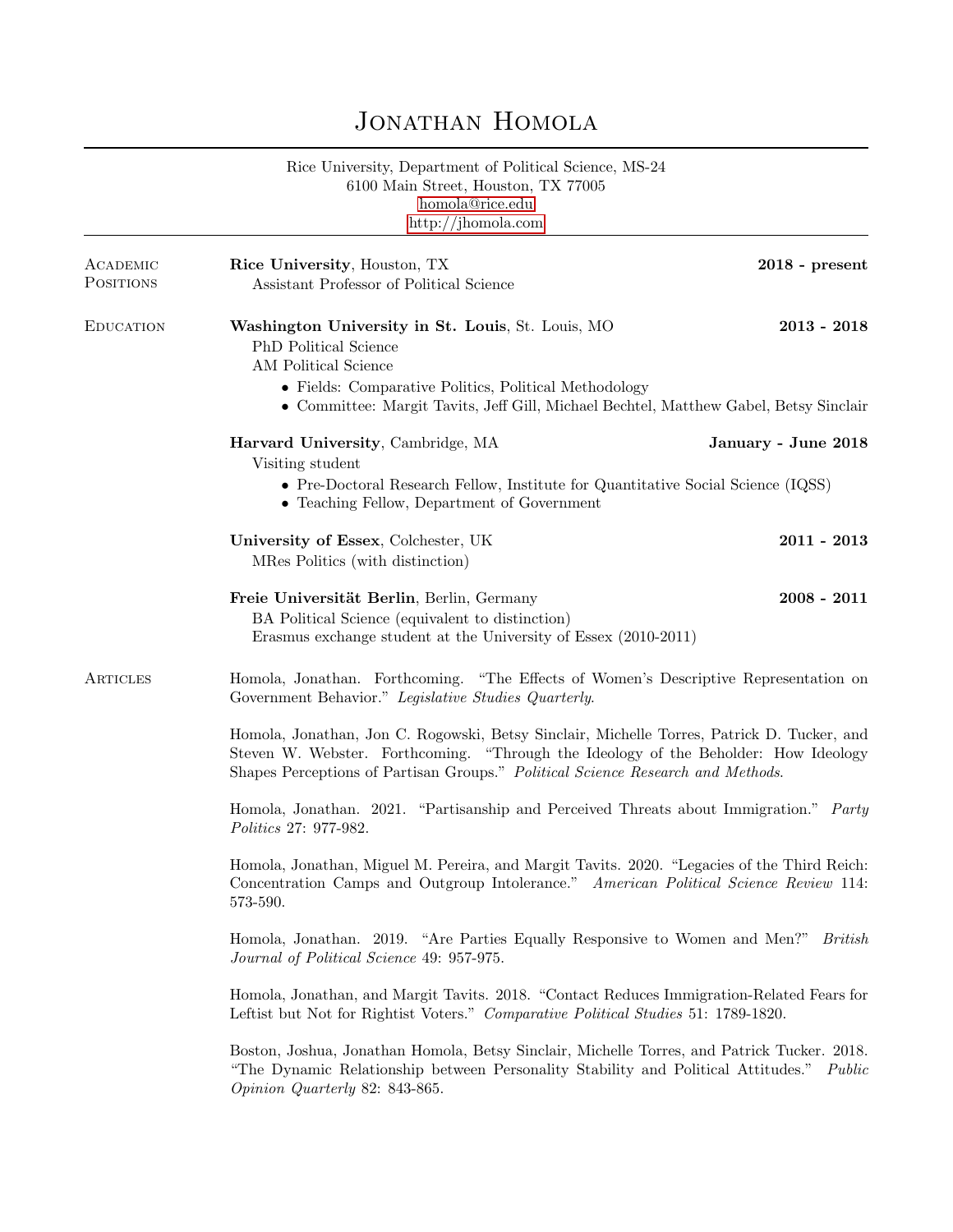Butler, Daniel M., and Jonathan Homola. 2017. "An Empirical Justification for the Use of Racially Distinctive Names to Signal Race in Experiments." Political Analysis 25: 122-130.

Homola, Jonathan, Natalie Jackson, and Jeff Gill. 2016. "A Measure of Survey Mode Differences." Electoral Studies 44: 255-274.

Ezrow, Lawrence, Jonathan Homola, and Margit Tavits. 2014. "When Extremism Pays: Policy Positions, Voter Certainty, and Party Support in Postcommunist Europe." Journal of Politics 76: 535-547.

Ezrow, Lawrence, Margit Tavits, and Jonathan Homola. 2014. "Voter Polarization, Strength of Partisanship, and Support for Extremist Parties." Comparative Political Studies 47: 1558-1583.

Budge, Ian, and Jonathan Homola. 2012. "How Far Have European Political Parties Followed the Americans to the Right in the Later Post-War Period? A Textual Analysis." Cambio 2: 71-86.

- Book Chapters Gill, Jeff, and Jonathan Homola. 2018. "Issues in Polling Methodologies: Inference and Uncertainty." In: Lonna Rae Atkinson and R. Michael Alvarez (eds.): The Oxford Handbook of Polling and Polling Methods. Oxford: Oxford University Press: 275-298.
- Working Papers Alizade, Jeyhun, Rafaela Dancygier, and Jonathan Homola. "Structures of Bias: How the State Systematically Downplays Right-Wing Extremism." Under review.

Dassonneville, Ruth, Nadjim Fréchet, Alexandra Jabbour, Benjamin Ferland, and Jonathan Homola. "Are Parties Still Responsive to Public Opinion?" Under review.

López Álvarez, Santiago, and Jonathan Homola. "More Bullets, More Doves? The Impact of Violence on Political Behavior." Under review.

Tavits, Margit, Petra Schleiter, Jonathan Homola, and Dalston Ward. "Fathers' leave increases attitudinal gender equality." Under review.

Homola, Jonathan. "The Political Consequences of Group-Based Identities." Draft available.

Homola, Jonathan, and Jeff Gill. "A Flexible Class of Bayesian Frailty Models For Political Science Data." Draft available.

Homola, Jonathan, Miguel M. Pereira, and Margit Tavits. "Spatial Heterogeneity, Fixed Effects, and a Legacy of Post-Treatment Bias." OSF Preprint, DOI: <10.31219/osf.io/b945a>.

Etchevarren Acquarone, Iris, and Jonathan Homola. "Closer to You? Candidate Gender and Proximity Voting." Work in progress.

Homola, Jonathan, Connor Huff, Yui Nishimura, and Amorae Times. "The Gendered Legacies of the US West and Military Enlistment Behavior." Proposal Accepted for Special Issue, Journal of Historical Political Economy.

Torres, Michelle, and Jonathan Homola. "The Shades and Shapes of the Pink Wave: Visual Perspectives of the Women's March." Work in progress.

**CONFERENCE PARTICIPATION** 2021: APSA; MPSA 2020: APSA; MPSA\*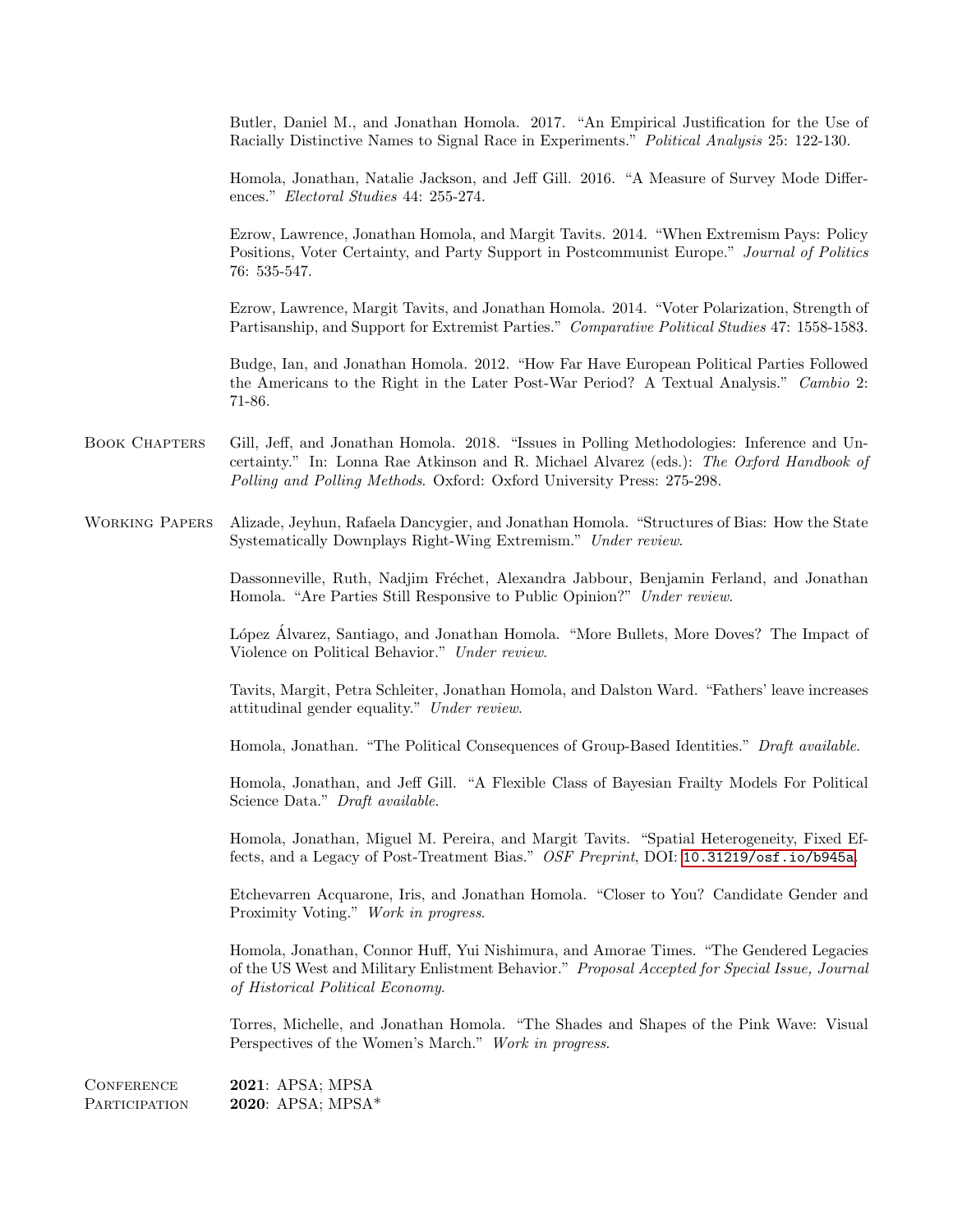|                                      | 2019: APSA; MPSA; Gender, Politics, and Quantitative Methods Workshop<br>2018: APSA; PolMeth<br>2017: APSA; MPSA; SLAMM!; Penn Historical Women's Movements Workshop; PolMeth<br>2016: APSA; MPSA; PolMeth<br>2015: APSA; EPSA; MPSA; SLAMM!; Manifesto Project User Conference<br>2014: APSA; EPSA; MPSA; SLAMM!; Behavioral Models of Politics Conference<br>2013: EPSA; MPSA<br>2012: EPSA                                                                                                                                                                                                                                                                                                                                                   |                              |
|--------------------------------------|-------------------------------------------------------------------------------------------------------------------------------------------------------------------------------------------------------------------------------------------------------------------------------------------------------------------------------------------------------------------------------------------------------------------------------------------------------------------------------------------------------------------------------------------------------------------------------------------------------------------------------------------------------------------------------------------------------------------------------------------------|------------------------------|
| <b>INVITED TALKS</b>                 | 2021: University of Texas at Austin, Université de Montréal<br>2020: University of Oxford, University of Houston<br>2019: Princeton University                                                                                                                                                                                                                                                                                                                                                                                                                                                                                                                                                                                                  |                              |
| <b>TEACHING</b><br><b>EXPERIENCE</b> | Rice University, Houston, TX<br>Instructor<br>• Undergraduate level: Introduction to Comparative Politics, Western European Democ-<br>racies, Parties & Voting Behavior<br>• Graduate level: Representation in Contemporary Democracies, Seminar in Compar-<br>ative Politics                                                                                                                                                                                                                                                                                                                                                                                                                                                                   | $2018$ - present             |
|                                      | Harvard University, Cambridge, MA<br><b>Teaching Fellow</b><br>• Courses: Bayesian Hierarchical Models (Jeff Gill)                                                                                                                                                                                                                                                                                                                                                                                                                                                                                                                                                                                                                              | 2018                         |
|                                      | Washington University in St. Louis, St. Louis, MO<br>Instructor<br>$\bullet$ Introduction to (Statistical) Programming with R<br>Teaching Assistant<br>• Courses: Introduction to Comparative Politics (Brian Crisp), Public Policy Analysis<br>(Daniel Butler), The Legislative Process (Daniel Butler), Generalized Linear Models<br>(Jeff Gill), Applied Statistical Programming (Jacob Montgomery), Longitudinal and<br>Event History Models for the Social and Political Sciences (Jeff Gill), Texts as Data<br>(Justin Grimmer)                                                                                                                                                                                                           | $2014 - 2017$                |
|                                      | University of Essex, Colchester, UK<br>Essex Summer School in Social Science Data Analysis<br>• Teaching Assistant for "Introduction to Stata" (René Lindstädt)                                                                                                                                                                                                                                                                                                                                                                                                                                                                                                                                                                                 | $2013 - 2014$                |
| ADDITIONAL<br>TRAINING               | Washington University in St. Louis, St. Louis, MO<br>Introduction to Python (3 weeks, Matthew C. Dickenson)<br>University of Essex, Colchester, UK<br>Essex Summer School in Social Science Data Analysis<br>• Courses: Discrete Choice Models (Garrett Glasgow), Selection and Strategic Models<br>(Curtis S. Signorino), Structural Equation Models (William R. Clark)<br>• Courses: Advanced Quantitative Data Analysis (Vera Tröger), Multilevel Analysis<br>with Applications (Kelvyn Jones), Survival Analysis (Priscila Ferreira), Mathematics<br>for Social Scientists II & III (Chris Saker)<br>• Courses: Introduction to Time Series Regression Analysis (Marco G. Ercolani), Math-<br>ematics for Social Scientists I (Chris Saker) | 2014<br>2013<br>2012<br>2011 |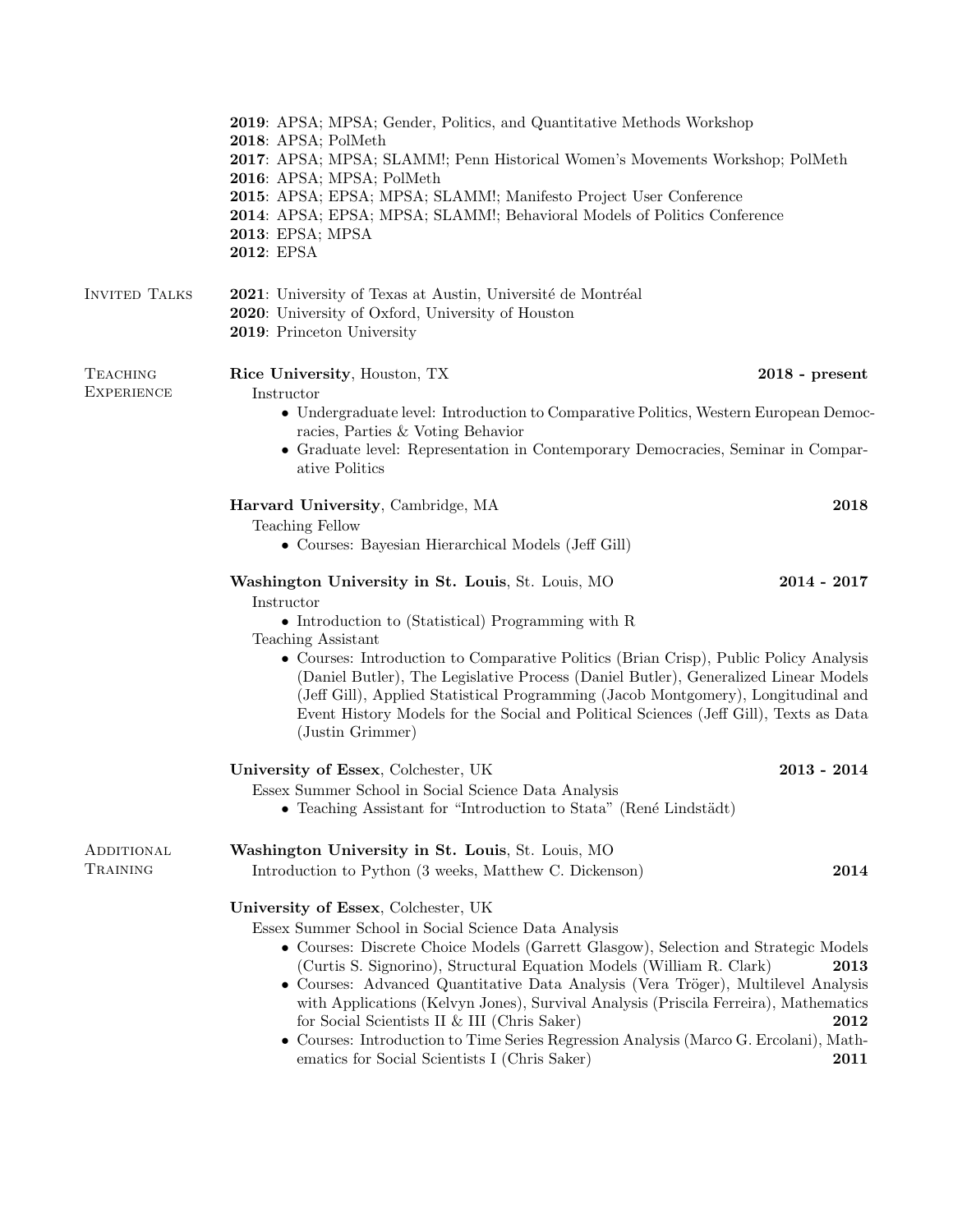| <b>WORK</b><br><b>EXPERIENCE</b>       | Washington University in St. Louis, St. Louis, MO<br>Research Assistant for Margit Tavits                                                                                                                                                                                                                      | $2013 - 2014$                                   |
|----------------------------------------|----------------------------------------------------------------------------------------------------------------------------------------------------------------------------------------------------------------------------------------------------------------------------------------------------------------|-------------------------------------------------|
|                                        | University of Essex, Colchester, UK<br>Research Assistant for Lawrence Ezrow<br>Research Assistant for David Reinstein<br>Research Assistant for David Sanders and Thomas Scotto                                                                                                                               | $2012 - 2013$<br>$2012 - 2013$<br>$2010 - 2011$ |
|                                        | Social Science Research Center Berlin (WZB), Berlin, Germany<br>Student Assistant for the Manifesto-Project                                                                                                                                                                                                    | $2009 - 2011$                                   |
| <b>SOFTWARE</b>                        | <b>BaM</b> (author)<br>The BaM R package provides functions and datasets for Jeff Gill's "Bayesian Methods: A<br>Social and Behavioral Sciences Approach", 1 <sup>st</sup> -3 <sup>rd</sup> edition.<br>Authors: Jonathan Homola, Danielle Korman, Jacob Metz, Miguel Pereira, Mauricio Vela,<br>and Jeff Gill |                                                 |
|                                        | blockTools (contributor)<br>The blockTools R package blocks units into experimental blocks, with one unit per treatment<br>condition, by creating a measure of multivariate distance between all possible pairs of units.<br>Authors: Ryan T. Moore and Keith Schnakenberg                                     |                                                 |
| FIELDWORK                              | Germany<br>Archival research on women's voting in the Weimar Republic                                                                                                                                                                                                                                          | 2016                                            |
|                                        | <b>England and Germany</b><br>Lab, field, and online experiments on charitable giving (with David Reinstein)                                                                                                                                                                                                   | $2012 - 2013$                                   |
| SCHOLARSHIPS,<br>GRANTS,<br>AND AWARDS | Sarah Burnett Teaching Award - Finalist<br>Placed in the top 10 in the entire School of Social Sciences in instructor and course effec-<br>tiveness scores                                                                                                                                                     | 2022                                            |
|                                        | Creative Ventures Fund (with Connor Huff and Michelle Torres)<br>Project: SoWEPS – Southern Workshop in Empirical Political Science (\$9,670)                                                                                                                                                                  | $2021 - 2022$                                   |
|                                        | Sophia Meyer Farb Prize for Teaching - Finalist<br>Selected and awarded by members of Rice's Phi Beta Kappa chapter from among all junior<br>faculty (including NTTs) to honor outstanding work in the classroom                                                                                               | 2021                                            |
|                                        | Rice University Career Champion<br>Nominated by students of the graduating class for helping in their professional development                                                                                                                                                                                 | 2020                                            |
|                                        | Creative Ventures Fund (with Leslie Schwindt-Bayer)<br>Project: Texas Comparative Politics Circle Workshop (\$10,200)                                                                                                                                                                                          | $2019 - 2020$                                   |
|                                        | Sage Best Paper Award<br>Best comparative politics paper presented at the 2018 APSA annual conference<br>For: "Legacies of the Third Reich: Concentration Camps and Outgroup Intolerance"                                                                                                                      | 2019                                            |
|                                        | <b>APSA Annual Meeting Travel Grant</b>                                                                                                                                                                                                                                                                        | 2017                                            |